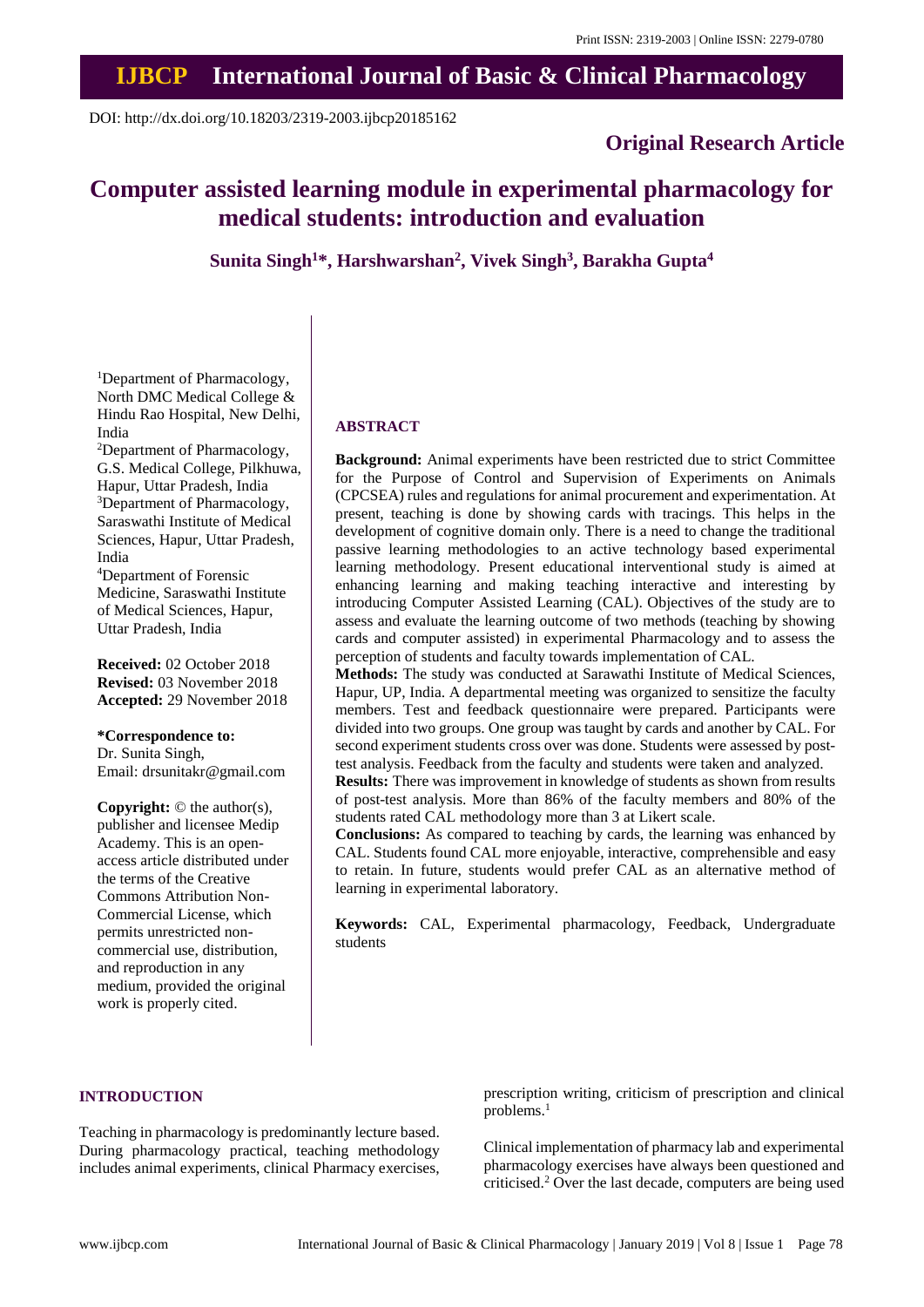widely in under graduate teaching and has made a significant impact.3Animal experiments have been restricted due to strict CPCSEA rules and regulations for procurement of animal and experimentation on them.

Presently, teaching is done by showing cards with tracings. This method only develops the cognitive domain and is not very interesting and interactive. Students find it difficult to correlate outcome of such learning with the practical use in the clinics. Learning outcome is less with the present method.

Because of ethical issues CAL is used as an alternative to animal experiments. CAL has the advantage of demonstration of experiments without killing animals and repetition of experiment. Today, CAL constitute a vital part in the pharmacology curriculum. Recent trends in the developments of information technology support such methods.<sup>4</sup> Students of the current generation expects technology to be used in advancing their learning. There is a need to change the traditional passive learning methodologies to an active technology based experimental learning methodology.<sup>5</sup> By demonstrating through software their psychomotor skill will be enhanced. In a review medical student have stated that they prefer Web tutorials rather than traditional lecture-based classes. Web based learning is an important tool in evidence-based medicine as it is a continually being developed and updated.<sup>6</sup>

Therefore, to enhance the learning and make teaching interactive and interesting we plan to introduce CAL and will compare it with present teaching methodology (cards). To know the perception and attitude of undergraduate students and faculty members toward CAL in experimental pharmacology their feedback will also be taken.

The objectives of the study are to assess and evaluate the learning outcome of two methods (teaching by showing cards and computer assisted) in experimental Pharmacology and to assess the perception of students and faculty towards implementation of CAL.

## **METHODS**

A prospective interventional and comparative study was conducted among second professional undergraduate medical (UG) students of Saraswathi Institute of Medical Sciences (SIMS) in the Department of Pharmacology of the institution in Hapur during October 2016 to March 2017, India. Approval of Institution Ethical Committee (IEC) was taken. All students of regular batch of the second professional of UG medical course (MBBS) were eligible to participate in the study.

Faculty members of the department were sensitized through a workshop and questionnaire was given to the faculty to know their perception towards CAL (Annexure 1). Questionnaire for Post-test of both the modules and perception of the students for CAL were prepared and validated (Annexure II). Informed consent was taken from each study participant. Second year's undergraduate medical students  $(4<sup>th</sup>$  semester) were randomly divided into two groups: group A and group B.

## *Two modules were selected*

- Study of drugs on rabbit eye;
- Study of drugs on frog heart.

This was a cross over design wherein one group learned the first module with the use of traditional cards and another group learned the same module by the software.

For group A, cards were used for demonstration of the effect of drugs on rabbit eye and for group B, CAL method was used for demonstration. After a week, for group B, cards were used for the demonstration of effect of drugs on frog heart.

For group A, CAL method was used for demonstration of effect of drugs on frog heart. Thus, both groups were equally exposed to both modes of demonstrations. All the experiments were demonstrated by same teacher at interval of one week. For the second module, the participant's groups were cross over wherein the participant who were taught the first module with the cards learned the second module with the CAL method and vice versa.

After every module, test paper containing 10 multiple choice questions (MCQs) of 1 mark each was given to the participants. At the end of the study, participant's feedback was taken by giving them a questionnaire to elicit their perception about the effectiveness of CAL.

Feedback questionnaire consisted of 10 questions.<sup>6</sup> questions were on 5-point Likert scale, 3 questions were for yes or no, and last one was an open-ended question. The feedback was taken on the specific points like interactive, interesting, easy to understand, easy to retain, preference of participants to do practical. Open ended question included suggestions for further improvement in teaching methodologies in Pharmacology.

## **RESULTS**

The results were analyzed on the basis of percentage of participants. For first module i.e. rabbit eye total attendance of participants were 45.

They were divided in 2 groups randomly. For the experiment rabbit eye for traditional method i.e. by cards, out of 23 students 16 (69%) students scored 6 or >6 marks (>60%) for cards while for Computer assisted learning (CAL) total number of participants were 22 and out of them 16 (72%) scored 6 or >6 (out of 10) marks (Table 1). For the second experiment i.e. Frog heart for traditional method by cards, out of 21 participants 17 (80%) scored 6 or  $>6$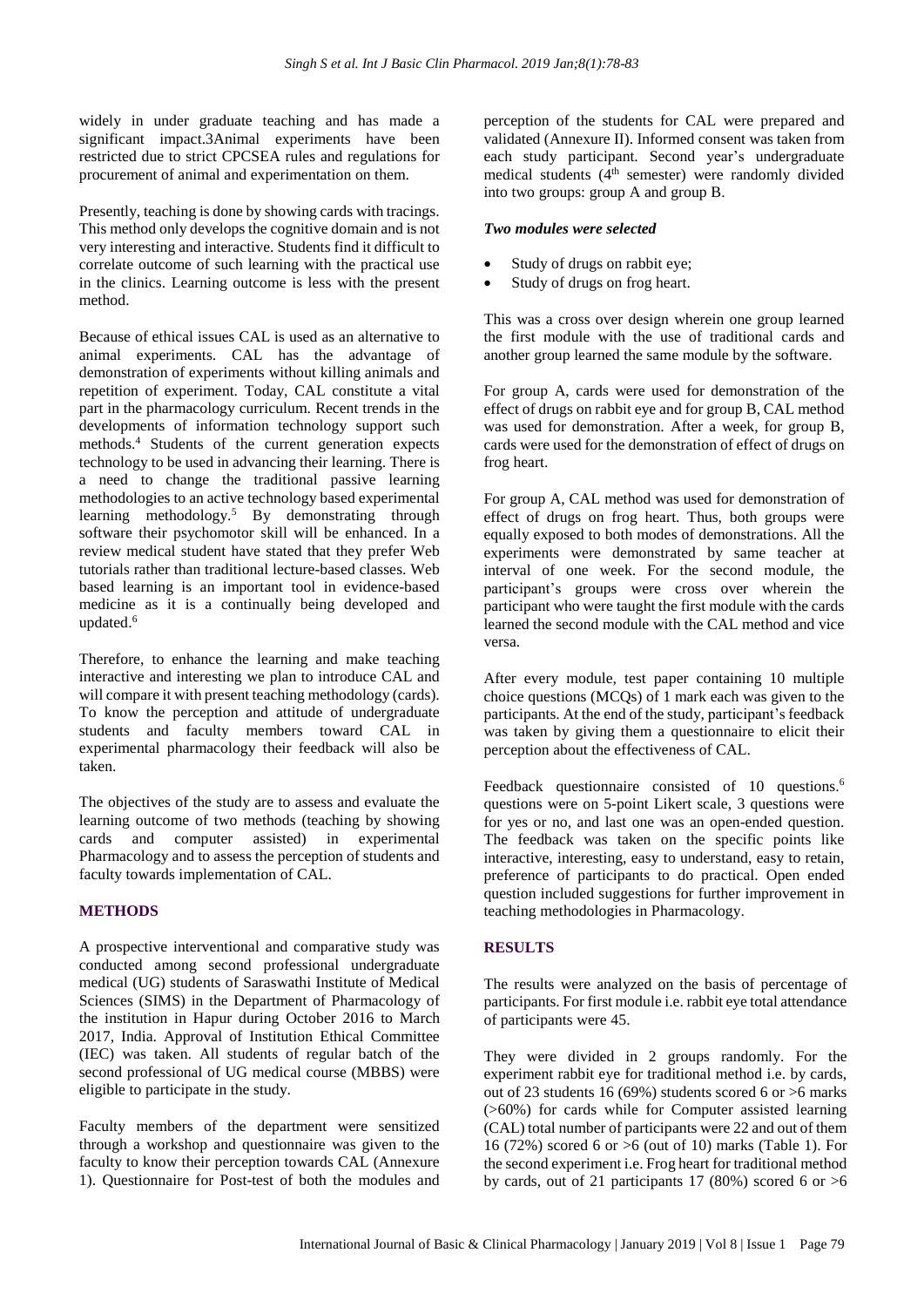marks (>60%) for cards while for CAL total number of participants were 24 and out of them 23 students (90%) scored 6 (out of 10) marks (Table 1).

|              | <b>Rabbit eye</b> |          | <b>Frog heart</b>  |          |  |  |
|--------------|-------------------|----------|--------------------|----------|--|--|
| <b>Marks</b> | <b>CARD</b><br>23 | $CAL-22$ | <b>CARD-</b><br>21 | $CAL-24$ |  |  |
| 10           |                   |          |                    | 03       |  |  |
| 09           | 07                |          | 07                 | 07       |  |  |
| 08           | 02                |          | 0 <sub>5</sub>     | 08       |  |  |
| 07           | 04                |          | 02                 | 04       |  |  |
| 06           | 03                | 16       | 03                 | 01       |  |  |
| 05           |                   | 04       | 01                 | 01       |  |  |
| 04           | 01                | 01       | 02                 |          |  |  |
| 03           | 04                | 01       | 01                 |          |  |  |
| 02           | 01                |          |                    |          |  |  |
| 01           | 01                |          |                    |          |  |  |

**Table 1: Comparison of marks obtained post-test.**

For first module i.e. Rabbit eye marks of post-test after traditional method by cards and CAL were compared. Pvalue was  $0.31$  ( $>0.05$ ). The difference was not significant statistically (Table 2). For the second experiment i.e. frog heart for traditional method by cards and CAL marks of post-test were compared and it was found that the difference was not significant statistically (p-value was 0.75 (>0.05) (Table 2).

## **Table 2: Comparison of Cards and CAL teaching method.**

|                    | <b>Rabbit eye</b>      |            | <b>Frog heart</b> |                        |  |  |
|--------------------|------------------------|------------|-------------------|------------------------|--|--|
| <b>Experiments</b> | Cards                  | <b>CAL</b> | Cards             | CAL                    |  |  |
| Mean               | 22                     | 3.15       | 2.75              | 3.14                   |  |  |
| <b>SD</b>          | 1.7                    | 1.95       | 2.19              | 2.54                   |  |  |
| P-value            | 0.31 ( $p > 0.05$ ) NS |            |                   | $0.75$ (p $>0.05$ ) NS |  |  |

Figure 1 shows the comparative finding of the performance of students in both the experiments (Rabbit eye and Frog heart) by traditional method and by using CAL. Students performed better by CAL method as compared to traditional card method of teaching.

The feedback was analyzed on the basis of percentage of faculty who rated the teaching methodology more than three on Likert scale. Most of the faculty members found CAL costly. Faculty found CAL method of teaching very useful.

The feedback was analyzed on the basis of percentage of students who rated three or more on Likert scale. They found CAL method better and easy to understand and retain. Students wanted CAL method to be used for teaching experimental pharmacology.

It was observed that >86% of faculty rated CAL teaching method >3 on Likert scale. Faculty was in favor of installing computers in the lab to teach students by CAL. >80% students rated >3 on Likert scale.



Comparison of post-test performance between two methods.

#### **Figure 1: Comparison of performance of students.**



#### **Figure 2: Faculty's perception (CAL).**



**Figure 3: Students' perception (CAL).**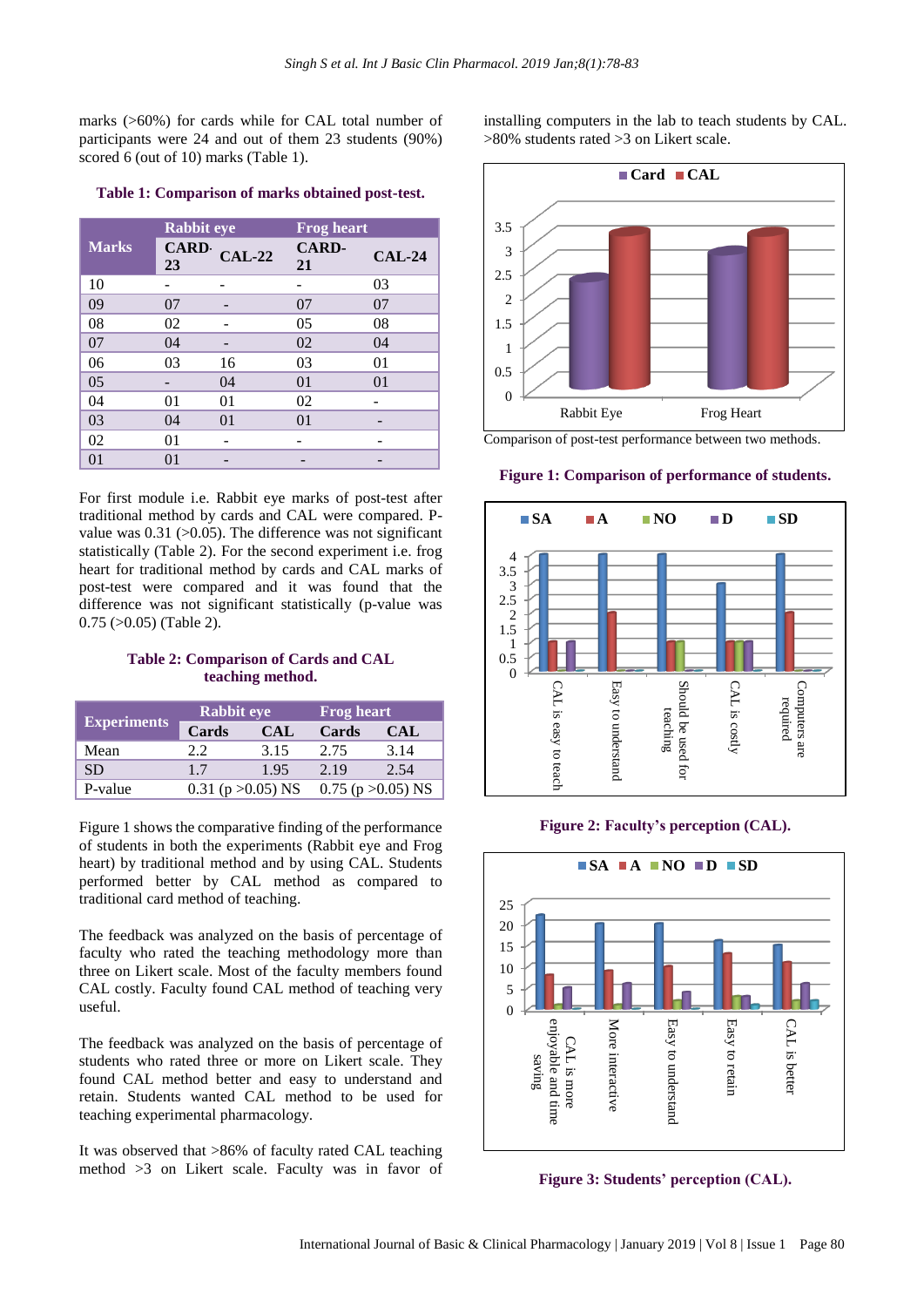The last two direct questions with "yes" or "no" answer choices were asked in the feedback. The question asked the preference of method they would like to use in future for teaching and practical classes. More than 80% students opted CAL for future while 86% students preferred CAL teaching for conducting practical classes.

#### **Table 3: Rating of CAL by students and faculty.**

| <b>Participants</b> | Score $\overline{>3}$ on likert scale $(\% )$ |
|---------------------|-----------------------------------------------|
| Faculty             | $>86\%$                                       |
| <b>Students</b>     | $>80\%$                                       |

Percentage of faculty and students who rated CAL teaching methodology >3 on Likert scale.

#### **DISCUSSION**

Until the 1990s, experimental pharmacology practical classes were being performed by conducting practical teaching on animals and this method wasthe central feature of pharmacology teaching. The use of animals for educational purpose declined after the restrictions on animal killing by CPCSEA and many researchers also suggested that the need for using animals for education is small as compared to that with research.<sup>8</sup> Guidelines of Ministry Of Social Justice Empowerment for the conduct of experiments on animals prohibit the use of animals for demonstrations and repetition of experiments just for obtaining skills.<sup>9</sup> Medical Council Of India (MCI) has recommended CAL for practical teaching in Pharmacology and Physiology for undergraduate students.<sup>10</sup>

With CAL, many students can observe the effect at a time and can also repeat it to revise. CAL also has an advantage of promoting self-learning. The students are capable to follow the steps easily without help of any trained assistants, and the most importantly, the reduction, replacement and refinement of animal experiments can be achieved.<sup>11</sup>

After the ban on use of animal experimentation for undergraduate teaching, in majority of institutions, experimental pharmacology is being taught by using prepared charts, graphs, tracings etc. (conventional teaching). Such methods only develop the cognitive domain and are very interesting and interactive. Students find it difficult to correlate its use in the clinics. Learning outcome is less with the use of conventional methods. On the other hand, CAL meets the most of the learning objectives.

In present study authors compared traditional teaching with CAL in experimental pharmacology. Feedback of the faculty and students was taken for their perception. The results were analyzed on the basis of percentage of students (at least 50%) who scored more than 60% marks. For the experiment Rabbit eye, for the traditional method i.e. by cards, 69 % of students scored more than 60% marks while for CAL,72% students scored more than 60% marks. The difference was not significant statistically.

For second experiment i.e. frog heart, for traditional method i.e. by cards, 80% students scored more than 60% marks while for CAL, 90% students scored more than 60% marks. The difference was not significant statistically.

With reference to student's feedback, 83% students found it time saving, interactive, easy to retain and also better understanding in terms of dose and concentration then by cards. Of all, 42% students preferred CAL over cards method and 75% students found CAL as a best alternative to traditional teaching. The present study results are very much similar to the study conducted by Badyal et al.<sup>12</sup>

Students wanted their teaching to be done by CAL but wanted their assessment to be done by cards as they were not trained to use computer.

Regarding perception of faculty 83% faculty found CAL easy to teach and easy to understand by the students. CAL should be used as teaching method in experimental labs. All faculty members (100%) were in support of installation of computers in the laboratory before starting teaching by CAL. They suggested that undergraduate students should be trained on computers before starting CAL. They found it costly and were in favor of some subsidy and discount to be provided by companies to the Medical colleges.

The study was conducted by authors' laptops only as authors don't have computers in lab. The study could not be expanded for more experiments due to expiry of CAL software. Present results found CAL to be better than cards in many ways. If authors' want to teach by CAL a wellequipped CAL lab would be required.

The study can further be conducted for post graduate teaching as in post graduate teaching also animal experiments can be avoided just for practice of the procedure.

Limitations of this study includes few faculty members were not interested in teaching by CAL. They were comfortable in teaching by traditional method only. Due to non-availability of CAL lab it was difficult to teach students in small groups. To implement the CAL method of teaching there is need of CAL lab.

#### **CONCLUSION**

Learning of the students was enhanced by CAL as compared to teaching by cards. Students found it more enjoyable, interactive, comprehensible and easy to retain.

#### *Recommendations*

The study recommends the use of CAL as an alternative method of learning in experimental pharmacology for undergraduate medical students. In future, a large-scale study should be conducted to further validate the use of CAL.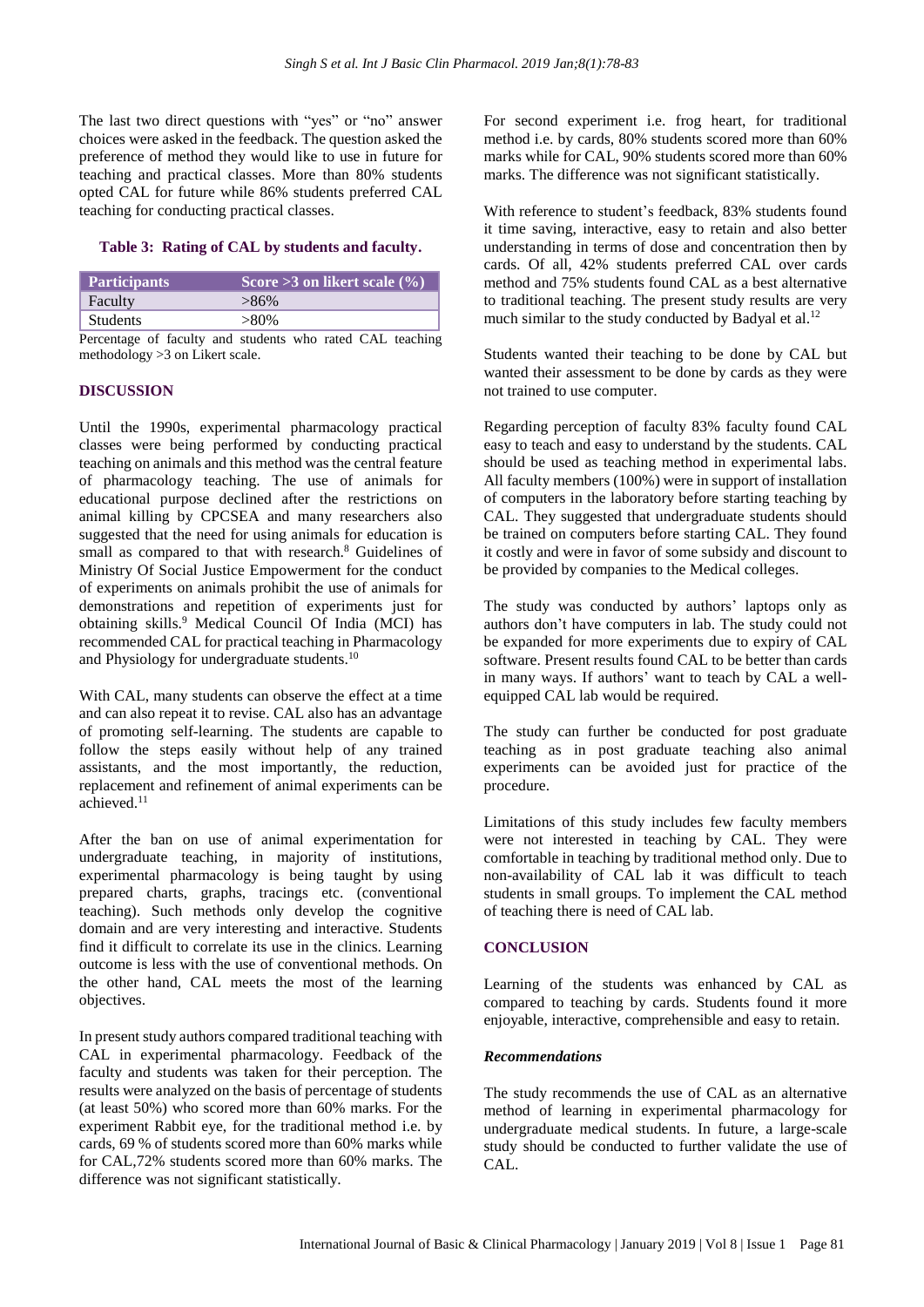*Funding: No funding sources Conflict of interest: None declared Ethical approval: The study was approved by the Institutional Ethics Committee*

## **REFERENCES**

- 1. Kamath A. A review of use of eLearning in pharmacology. Int J Integrative Med Sci. 2015;2(9):157-62.
- 2. Desai M. Changing face of pharmacology practicals for medical undergraduates. Indian J Pharmacol. 2009 Aug;41(4):151.
- 3. Brain S, Dewhurst DG, Williams AD. Evaluation of the usefulness of a computer-based learning program to support student learning in pharmacology. ALT-J. 1999 Jan 1;7(2):37-45.
- 4. Ahirwar M, Sinha A, Shakya A, Kumar V. Computer assisted learning in pharmacology: an update Alternatives to Animal Experiment Laboratory, Available at: at: https://pdfs.semanticscholar.org/96f8/b0688a5a38f6c 86bb1f141d918ac435b008e.pdf.
- 5. Rondon S, Sassi FC, de Andrade CR. Computer gamebased and traditional learning method: a comparison regarding students' knowledge retention. BMC Med Education. 2013 Dec;13(1):30.
- 6. Potomkova J, Mihal V, Cihalik C. Web-based instruction and its impact on the learning activity of medical students: a review. Biomed Pap Med Fac Univ Palacky Olomouc Czech Repub. 2006 Nov;150(2):357-61.
- 7. Chavda N, Yadav P, Chaudhari M, Kantharia ND. Second year student's feedback on teaching methodology and evaluation methods in Pharmacology. National Journal of Physiology, Pharmacy and Pharmacology. 2011;1(1):23-31.
- 8. John LJ. A review of computer assisted learning in medical undergraduates. J Pharmacol Pharmacotherapeut. 2013 Apr;4(2):86.
- 9. Anon. Government of India notifies the rules for breeding of and conducting animal experiments. Indian J Pharmacol. 1999;31:92-5.
- 10. Atray M, Agrawal A, Atray D. Comparative effectiveness of simulation based teaching versus conventional teaching for undergraduate students of second professional MBBS in experimental pharmacology. Int J Pharmaceut Sci Res. 2017 Mar 1;8(3):1492-7.
- 11. Lexin W. Computer-simulated pharmacology experiments for undergraduate pharmacy students: experience from an Australian university. Ind J Pharmacol. 2001;33:280-2.
- 12. Badyal DK, Modgill V, Kaur J. Computer simulation models are implementable as replacements for animal experiments. Alternatives to laboratory animals: ATLA. 2009 Apr;37(2):191-5.

**Cite this article as:** Singh S, Harshwarshan, Singh V, Gupta B. Computer assisted learning module in experimental pharmacology for medical students: introduction and evaluation. Int J Basic Clin Pharmacol 2019;8:78-83.